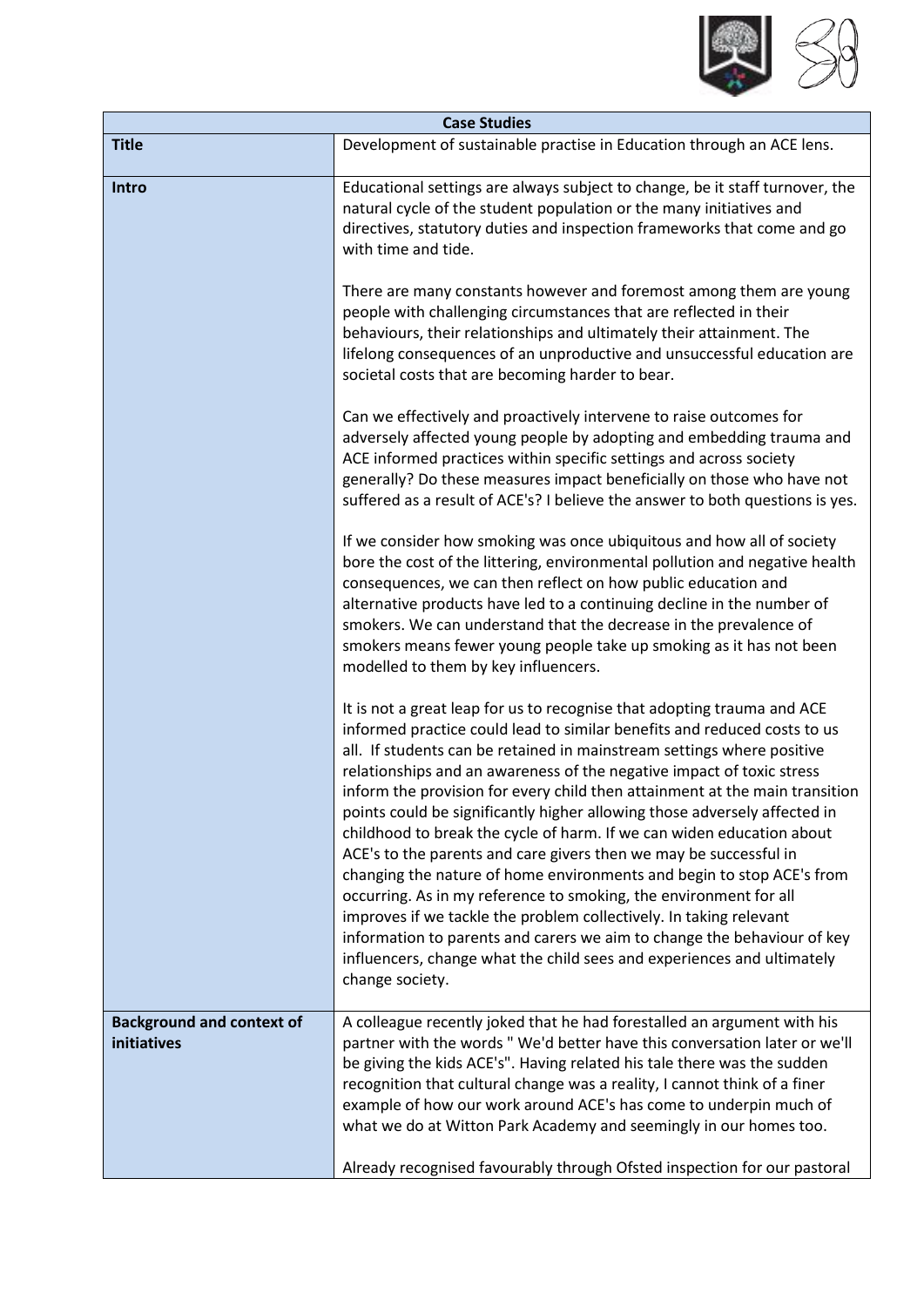

|                |                                     | care at Witton Park Academy; there was a recognition that we could do<br>more and go further to support staff as well as students if we went<br>beyond reliance on our key staff influencers and developed a whole school<br>approach which would empower all of our colleagues, improve behaviour<br>further, improve relationships across the whole school population and<br>potentially further improve outcomes at 16 for our students.                                                                                                                                                                                                                                                                                                                                                                                                                                                                                                                                                                                                                                                                                                                   |
|----------------|-------------------------------------|---------------------------------------------------------------------------------------------------------------------------------------------------------------------------------------------------------------------------------------------------------------------------------------------------------------------------------------------------------------------------------------------------------------------------------------------------------------------------------------------------------------------------------------------------------------------------------------------------------------------------------------------------------------------------------------------------------------------------------------------------------------------------------------------------------------------------------------------------------------------------------------------------------------------------------------------------------------------------------------------------------------------------------------------------------------------------------------------------------------------------------------------------------------|
|                |                                     | EmBRACE included many recognisable facets of behaviour management,<br>pastoral best practice and those admirable traits that key staff model daily<br>in their ability to positively influence young people and build constructive<br>relationships. Initial discussions with Sue Irwin meant we were confident<br>that the project was in line with our own strategic goals and provided an<br>opportunity to review and evaluate ourselves through an 'ACE lens'.                                                                                                                                                                                                                                                                                                                                                                                                                                                                                                                                                                                                                                                                                           |
|                |                                     | EmBRACE is not a prescribed set of policies nor is it a neat package of<br>lesson plans and resources. EmbrACE is ultimately a reflective tool that<br>enables each setting to review current practice, identify what needs to<br>change and begin the process of implementing that change. There are<br>base principles but there can never be an off the shelf solution, each<br>setting must assess and address its own needs and goals. What is required<br>in every setting undergoing this process is the recognition that children<br>and adults in that provision are suffering, that how we interact can<br>alleviate some of that suffering and provide tools to self-manage the<br>issues that individuals face.                                                                                                                                                                                                                                                                                                                                                                                                                                   |
|                |                                     | To be successful there must be a long-term commitment to change which<br>transcends any current political or educational vogue and/or passing<br>inspection-based focus. Regardless of any time specific judgement on any<br>individual setting around 10% of any student and staff body will have four<br>or more ACE's, young people and adults will still experience a range of<br>traumatic events and our responsibility to them does not pass with the<br>rear end of the lead inspectors taxi departing our gates.                                                                                                                                                                                                                                                                                                                                                                                                                                                                                                                                                                                                                                     |
| Implementation | <b>Supporting</b><br><b>Factors</b> | Senior leadership backing and identified staff with authority and<br>٠<br>freedom to implement programmes.<br>The support of Sue Irwin Ltd and the high profile given to this<br>$\bullet$<br>agenda across Blackburn with Darwen Borough Council and<br>partners.<br>A cohort of staff, not all with prior knowledge and expertise,<br>$\bullet$<br>prepared to take responsibility to develop skills and knowledge<br>beyond their routine school duties.<br>The number of self-referrals from students following the EmBRACE<br>$\bullet$<br>workshops. This was particularly significant in securing backing to<br>continue and develop school systems due to the identification of a<br>cohort of academically successful students that did not<br>demonstrate negative behaviours but came forward having<br>recognised that they were affected by the described symptoms<br>and reactions. This section of the student body had previously not<br>been the beneficiaries of existing pre-EmBRACE processes. Had it<br>not been for the pilot programme their needs would most likely<br>not have been identified nor catered for unless there had been |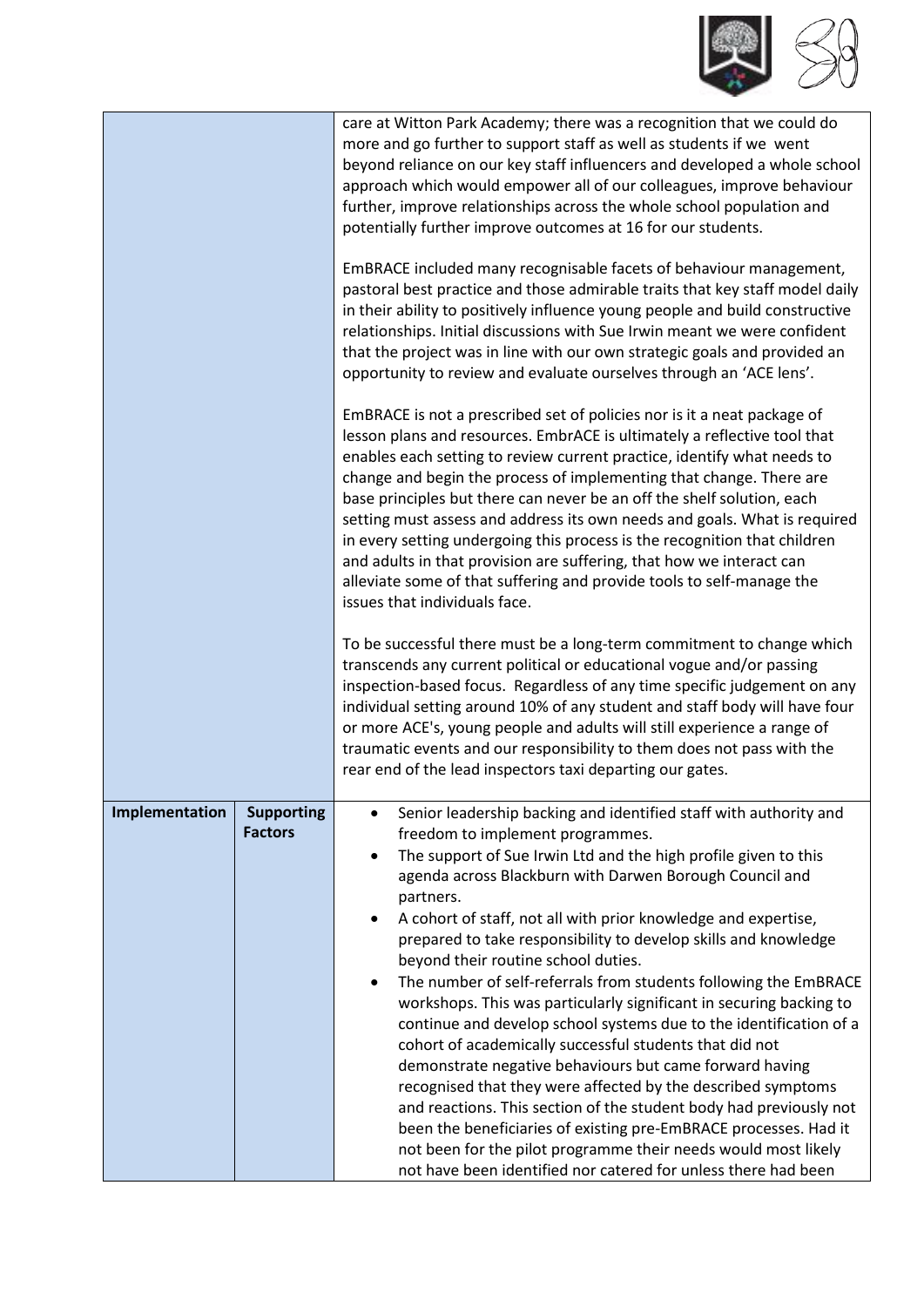

| <b>Challenging</b> | some crisis point reached and their need revealed. It is worth<br>reiterating at this point that WPA had been recognised for the high<br>quality of its pastoral provision.<br>Initial successes during the EmBRACE pilot that convinced staff<br>$\bullet$<br>and students of the value of interventions.<br>Successful GCSE results in excess of those expected for some<br>$\bullet$<br>students that had been in the first wave of interventions.<br>The results of a whole school ACE survey that supported the key<br>$\bullet$<br>findings of previous studies within BwD and confirmed the<br>statistical basis for the project.<br>Staff seeking advice about students and the effective sharing of<br>٠<br>good practice.<br>Key staff providing interventions at risk of being overwhelmed by the<br>amount and nature of the issues facing students. A number of                                                                                                                                                                                                                                                                                                                                                                                                                                                                                                                                                                                                                                                                                                                                                                                                                                                                                                                                                                                                                                                                                                                                                                                                                                                                                                                                        |
|--------------------|---------------------------------------------------------------------------------------------------------------------------------------------------------------------------------------------------------------------------------------------------------------------------------------------------------------------------------------------------------------------------------------------------------------------------------------------------------------------------------------------------------------------------------------------------------------------------------------------------------------------------------------------------------------------------------------------------------------------------------------------------------------------------------------------------------------------------------------------------------------------------------------------------------------------------------------------------------------------------------------------------------------------------------------------------------------------------------------------------------------------------------------------------------------------------------------------------------------------------------------------------------------------------------------------------------------------------------------------------------------------------------------------------------------------------------------------------------------------------------------------------------------------------------------------------------------------------------------------------------------------------------------------------------------------------------------------------------------------------------------------------------------------------------------------------------------------------------------------------------------------------------------------------------------------------------------------------------------------------------------------------------------------------------------------------------------------------------------------------------------------------------------------------------------------------------------------------------------------|
|                    | significant disclosures have been made during coaching sessions that<br>have led to safeguarding measures being taken. Therefore, the need<br>to expand staff capacity. This would be the third time we have sought<br>to increase the number of staff involved since the inception of the<br>programme.<br>Consistency of approach from staff. It can be difficult for new staff to<br>$\bullet$<br>manage the transition from one school culture to the prevailing WPA<br>climate and some staff are slow adopters.<br>Having time to liaise and reflect upon the process.<br>٠<br>The need to build in supervision for key staff which is a pressing and<br>$\bullet$<br>significant area for development.<br>An increase in the complexity of issues and number of students<br>$\bullet$<br>presenting. This could be a positive reflection on the value students<br>place on the systems in place but equally we feel there are significant<br>financial pressures in particular that are adversely impacting on the<br>home environments of our students. Those financial pressures are<br>evident in the difficulties of providing sufficient social care<br>interventions within our catchment but also on household budgets<br>themselves.<br>The belief that identifying ACE's will lead to students reliving trauma<br>$\bullet$<br>or suffering increased toxic stress as a result of education about ACE's.<br>Training capacity and materials need to be developed urgently to<br>$\bullet$<br>increase capacity to meet the significant interest in this field.<br>The need to develop the universal nature of the ACE conversation,<br>$\bullet$<br>specifically to generate wider media interest and focus on this field<br>which would go a long way to alleviating reluctance to engage with<br>these issues across the sector. The wider the conversation the greater<br>the scope for schools and other settings to get on board through peer<br>to peer networks.<br>There can on occasion seem to be a prevailing attitude that no change<br>$\bullet$<br>can be implemented without additional monies. I would argue<br>significant change can be implemented for minimal cost in a setting |
|                    | that really wants to make a difference.                                                                                                                                                                                                                                                                                                                                                                                                                                                                                                                                                                                                                                                                                                                                                                                                                                                                                                                                                                                                                                                                                                                                                                                                                                                                                                                                                                                                                                                                                                                                                                                                                                                                                                                                                                                                                                                                                                                                                                                                                                                                                                                                                                             |
| <b>Key actions</b> | Ace Awareness assemblies and whole school ACE survey.                                                                                                                                                                                                                                                                                                                                                                                                                                                                                                                                                                                                                                                                                                                                                                                                                                                                                                                                                                                                                                                                                                                                                                                                                                                                                                                                                                                                                                                                                                                                                                                                                                                                                                                                                                                                                                                                                                                                                                                                                                                                                                                                                               |
| taken              |                                                                                                                                                                                                                                                                                                                                                                                                                                                                                                                                                                                                                                                                                                                                                                                                                                                                                                                                                                                                                                                                                                                                                                                                                                                                                                                                                                                                                                                                                                                                                                                                                                                                                                                                                                                                                                                                                                                                                                                                                                                                                                                                                                                                                     |
|                    | Assemblies were given to each year group, where BwD Borough Council's                                                                                                                                                                                                                                                                                                                                                                                                                                                                                                                                                                                                                                                                                                                                                                                                                                                                                                                                                                                                                                                                                                                                                                                                                                                                                                                                                                                                                                                                                                                                                                                                                                                                                                                                                                                                                                                                                                                                                                                                                                                                                                                                               |
|                    | <b>Factors</b>                                                                                                                                                                                                                                                                                                                                                                                                                                                                                                                                                                                                                                                                                                                                                                                                                                                                                                                                                                                                                                                                                                                                                                                                                                                                                                                                                                                                                                                                                                                                                                                                                                                                                                                                                                                                                                                                                                                                                                                                                                                                                                                                                                                                      |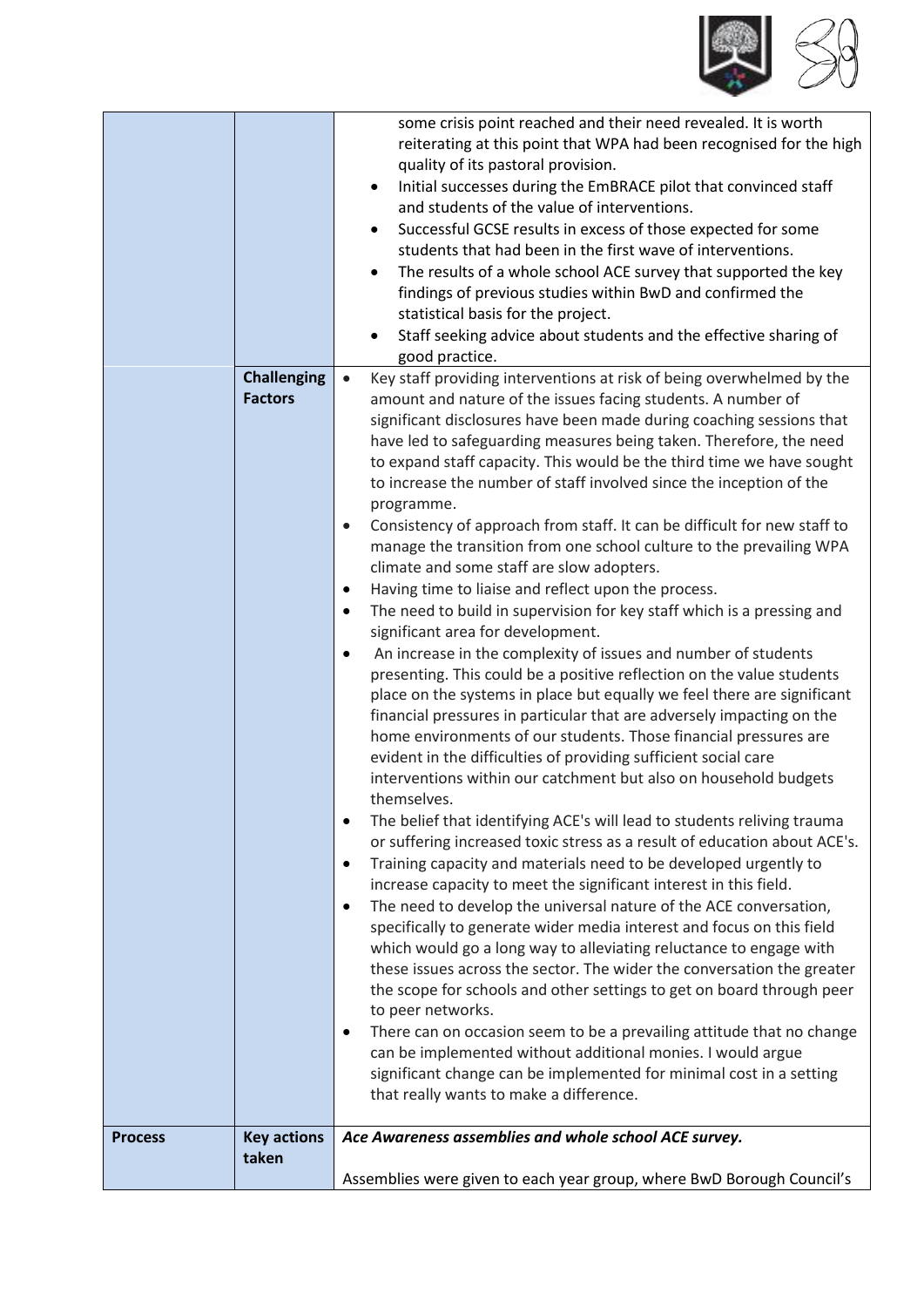

|                                |                   | ACE's animation was shown alongside the School's vision of providing<br>support to students and staff adversely affected by ACE's and other<br>pastoral concerns were shared. This was combined by an explanation of<br>growth mindsets.                                                                                                                                                                                                                                                                                                                                          |
|--------------------------------|-------------------|-----------------------------------------------------------------------------------------------------------------------------------------------------------------------------------------------------------------------------------------------------------------------------------------------------------------------------------------------------------------------------------------------------------------------------------------------------------------------------------------------------------------------------------------------------------------------------------|
|                                |                   | The survey was conducted through Google classroom using a Google<br>forms questionnaire, the form was anonymised but did allow for contact<br>details to be supplied if students felt that they wished to find out more<br>about programmes and resources within WPA. This facility was a direct<br>consequence of the clearly identified preference of some students to self-<br>refer into our programmes once they were in receipt of knowledge about<br>ACE's or had recognised their own symptoms from the workshops and<br>assemblies they had attended about toxic stress. |
|                                |                   | Support Assemblies have happened every half term to the whole school<br>on areas such as growth mindset, motivation, strategies to help<br>understand yourself better and manage your thoughts and emotions in<br>particular through brain-based learning.                                                                                                                                                                                                                                                                                                                        |
|                                | <b>Timescales</b> | Now in the second full academic year of implementation.                                                                                                                                                                                                                                                                                                                                                                                                                                                                                                                           |
|                                |                   |                                                                                                                                                                                                                                                                                                                                                                                                                                                                                                                                                                                   |
| <b>Outcomes (and Efficacy)</b> |                   | There has been a steady increase in the number of pupils attending our<br>coaching sessions. These sessions are conducted on a timetabled basis<br>and the number of sessions and the longevity of the programme for each<br>student is personalised. Support will be available to any given individual<br>student for as long as they feel they require this intervention.                                                                                                                                                                                                       |
|                                |                   | There have been additional tutor time intervention sessions before school<br>for year 11's, and are to be thought of as positive reinforcement for those<br>students that have received more structured interventions previously or<br>act as a triage for those who want more information and advice before<br>seeking additional support or being offered a place on the 1-1 programme.<br>Thus far this academic year there have been around 60 sessions to 20<br>students.                                                                                                    |
|                                |                   | A similar system is in place for Y7 students identified on transition to<br>secondary school and a small cohort of these receive weekly sessions in<br>tutor before the school day. This is a positive reinforcement of strategies<br>given to the students and as a forum to discuss any matters arising from<br>lessons or social times that are relayed by teaching staff or are raised by<br>the students themselves.                                                                                                                                                         |
|                                |                   | This is an area for further development as the aim is to work more closely<br>with feeder schools to enable them to identify students that may need<br>intervention in Y6 so that these students can be familiarised with their<br>new school and begin to build relationships with key staff.                                                                                                                                                                                                                                                                                    |
|                                |                   | To this end WPA staff are delivering sessions on ACE's to staff in primary<br>feeders and encouraging the development of complimentary programmes                                                                                                                                                                                                                                                                                                                                                                                                                                 |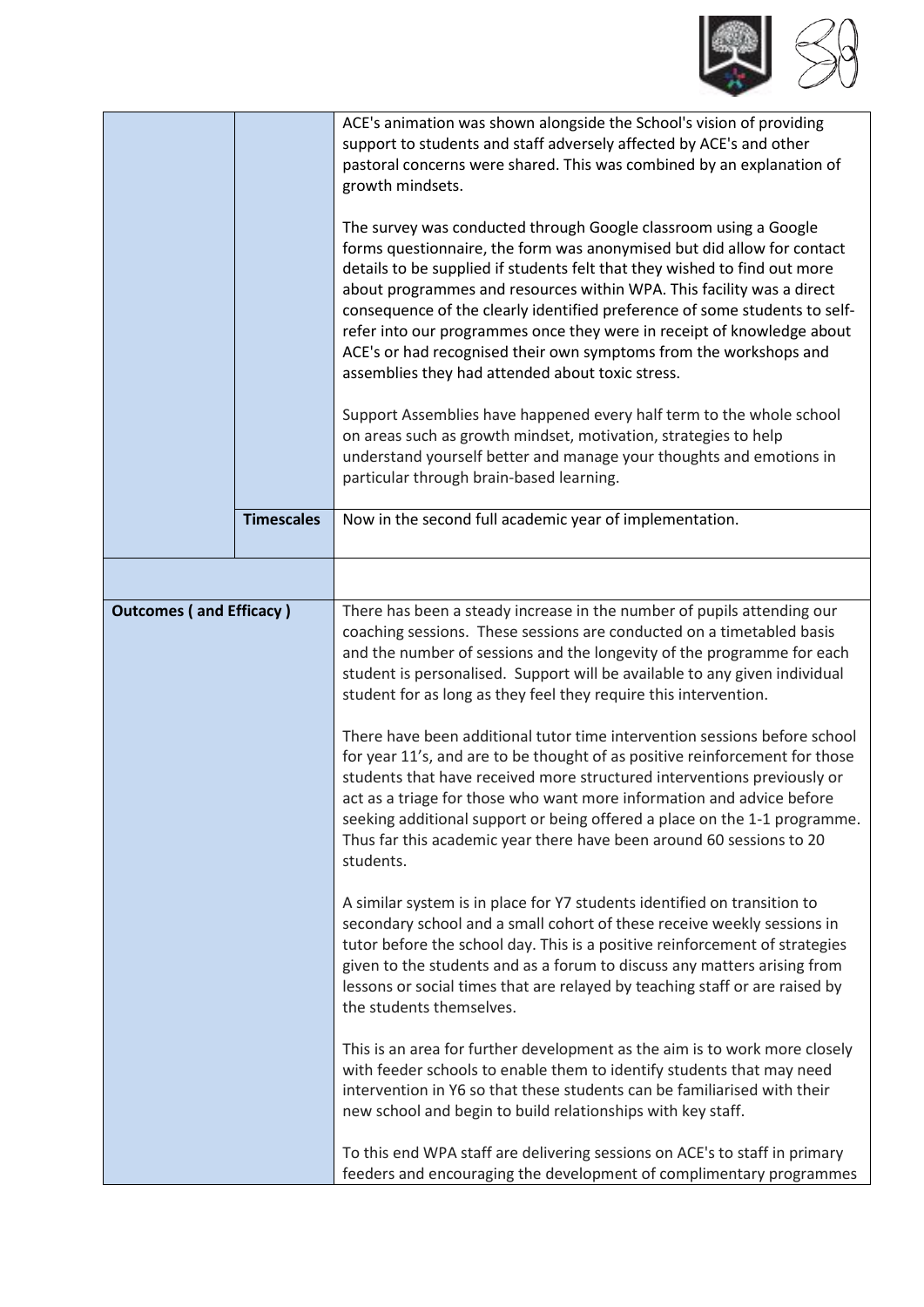

|                        | to EmbrACE within these settings.                                                                                                                                                                                                                                                                                                                                                                                                                                                                                                                                                                                                                                                                                                                                                                                                             |
|------------------------|-----------------------------------------------------------------------------------------------------------------------------------------------------------------------------------------------------------------------------------------------------------------------------------------------------------------------------------------------------------------------------------------------------------------------------------------------------------------------------------------------------------------------------------------------------------------------------------------------------------------------------------------------------------------------------------------------------------------------------------------------------------------------------------------------------------------------------------------------|
|                        | Discussions with senior leadership teams in a number of primary feeders<br>have been held to develop effective communication with parents and care<br>givers to increase ACE awareness.                                                                                                                                                                                                                                                                                                                                                                                                                                                                                                                                                                                                                                                       |
|                        | EmbrACE interventions have also been provided to staff; one member of<br>staff had 15 sessions and from that has improved their attendance from<br>below 50% to around 95%. Relationships with students are greatly<br>improved as is the consistency of student outcomes as they now have a<br>settled and productive teacher.                                                                                                                                                                                                                                                                                                                                                                                                                                                                                                               |
|                        | Success looks different for every student but in terms of our interventions<br>there have been a number of significant milestones.                                                                                                                                                                                                                                                                                                                                                                                                                                                                                                                                                                                                                                                                                                            |
|                        | Many students no longer need coaching sessions anymore because they<br>are now resolving their own issues, e.g. a pupil who had been suffering<br>from depression/ suicidal thoughts had 6 sessions which helped<br>enormously. He stopped the sessions but a month later had a really bad<br>day and Jennifer Robinson (lead practitioner) was ready to book him back<br>in for more sessions. When approached the next day he was smiling and<br>overjoyed and said it's ok I remembered everything I had worked through<br>and knew I needed to just tackle it head on, I did and I feel much better.                                                                                                                                                                                                                                      |
|                        | This is a great example of success as pupils will continue to have life<br>challenges, our aim is that they are able to know how to handle them, to<br>assess whether they need support, to know what tools to use and where<br>to go for support if needed.                                                                                                                                                                                                                                                                                                                                                                                                                                                                                                                                                                                  |
|                        | After a few sessions pupils know who to contact if they need further<br>support. From that our aim clearly is to support pupils to a point where<br>they are able to<br>• Assess their situation<br>Know what tools they have that they can use to help them<br>٠<br>Know if they need support or if they can tackle it on their own<br>Know that if they need support who is the most beneficial person<br>to support them at this time.<br>Staff are asking about students and are asking what they can to do<br>$\bullet$<br>to support.<br>Staff asking for support in strategies to support pupils.<br>٠<br>Staff making referrals for pupils see the students' reasons for not<br>$\bullet$<br>engaging as reasons for needing support as opposed to being<br>defiant or lazy or not interested and therefore reasons for<br>sanctions. |
|                        | Staff seeing the bigger picture of the pupil and using different<br>$\bullet$<br>approaches to support the pupil, knowing that their life chances<br>once they are out of mainstream education are very different.                                                                                                                                                                                                                                                                                                                                                                                                                                                                                                                                                                                                                            |
| <b>Transferability</b> | We are working with a number of primary and secondary settings to<br>develop their own responses to this agenda. We are working with the<br>Police and Blackburn with Darwen Borough Council to create ACE-                                                                                                                                                                                                                                                                                                                                                                                                                                                                                                                                                                                                                                   |